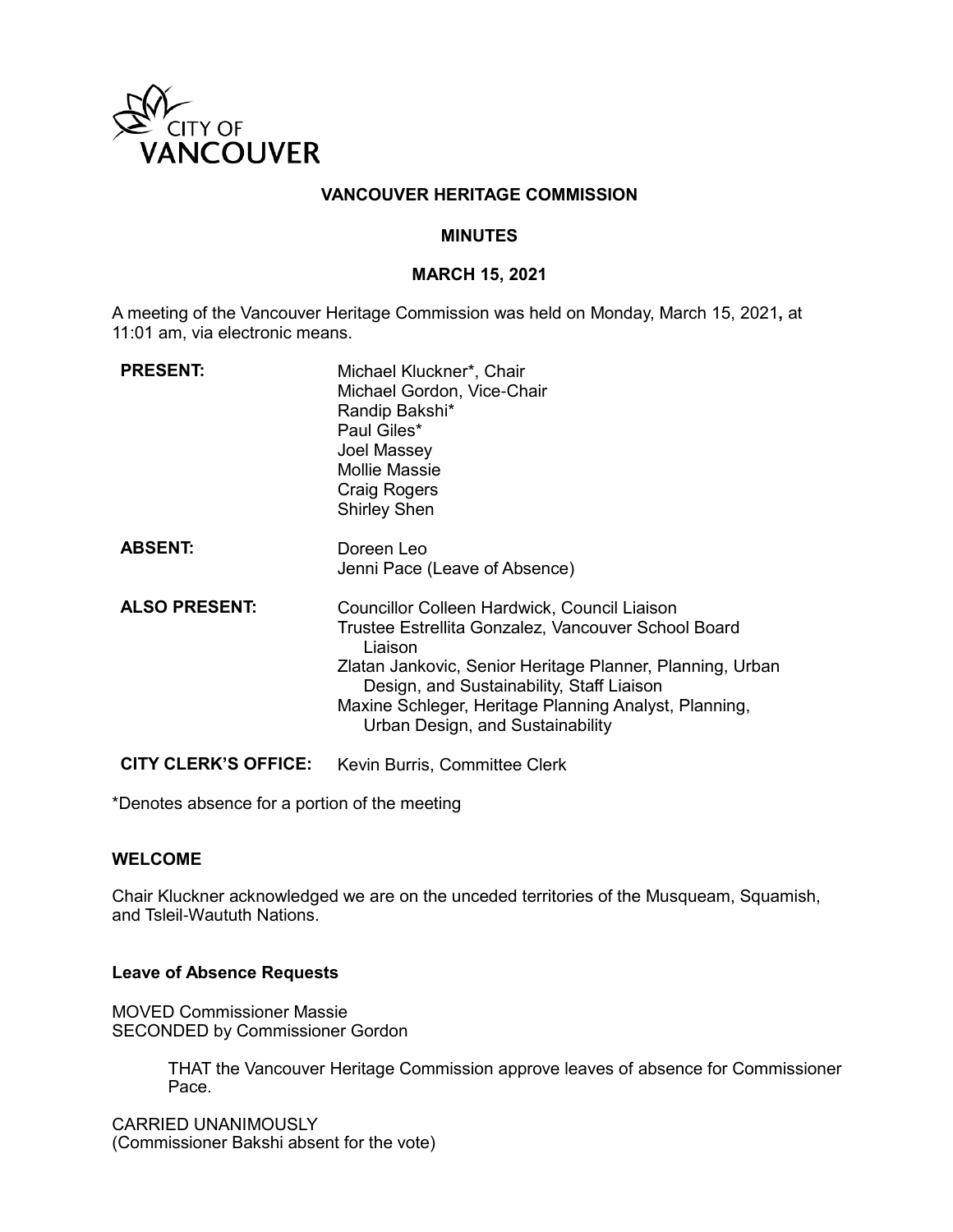## **Approval of Minutes**

MOVED by Commissioner Giles SECONDED by Commissioner Massey

> THAT the Vancouver Heritage Commission approve the Minutes from the meeting of Monday, February 22, 2021, as circulated.

CARRIED UNANIMOUSLY (Commissioner Bakshi absent for the vote)

### **1. 4949-5255 Heather St. – Heather Lands and 657 W 37th Ave. – Staff Update RZ-2020-00048**

Staff:

- Zak Bennett, Planner, Major Projects
- Scott Bell, Planner, Major Projects
- Kirsten Robinson, Senior Planner, Major Projects

Applicants:

- Martin Nielsen, DIALOG
- Emma Artis, DIALOG
- Brennan Cook, MST Development Corp.
- Elisa Campbell, Canada Lands Company
- John Burke, Canada Lands Company

Staff and applicants delivered a presentation on the Heather Lands planning and development process, and subsequently responded to comments and questions.

Chair Kluckner thanked staff and applicants for the presentation, and noted it was very informative.

\* \* \* \* \*

*Prior to the start of Item 2, the Commission agreed to vary the order of the agenda in order to deal with New Business next.* 

*For clarity, the minutes are recorded in chronological order.*

\* \* \* \* \*

## **3. New Business**

#### **(a) Broadway Plan**

Vice-Chair Gordon provided an update on the Broadway Plan, noting participation in a workshop on Kitsilano, which was the first of three neighbourhood based workshops. The Vice-Chair further noted that the Broadway Plan is relevant to the Commission's work, as it affects neighbourhoods with significant heritage components.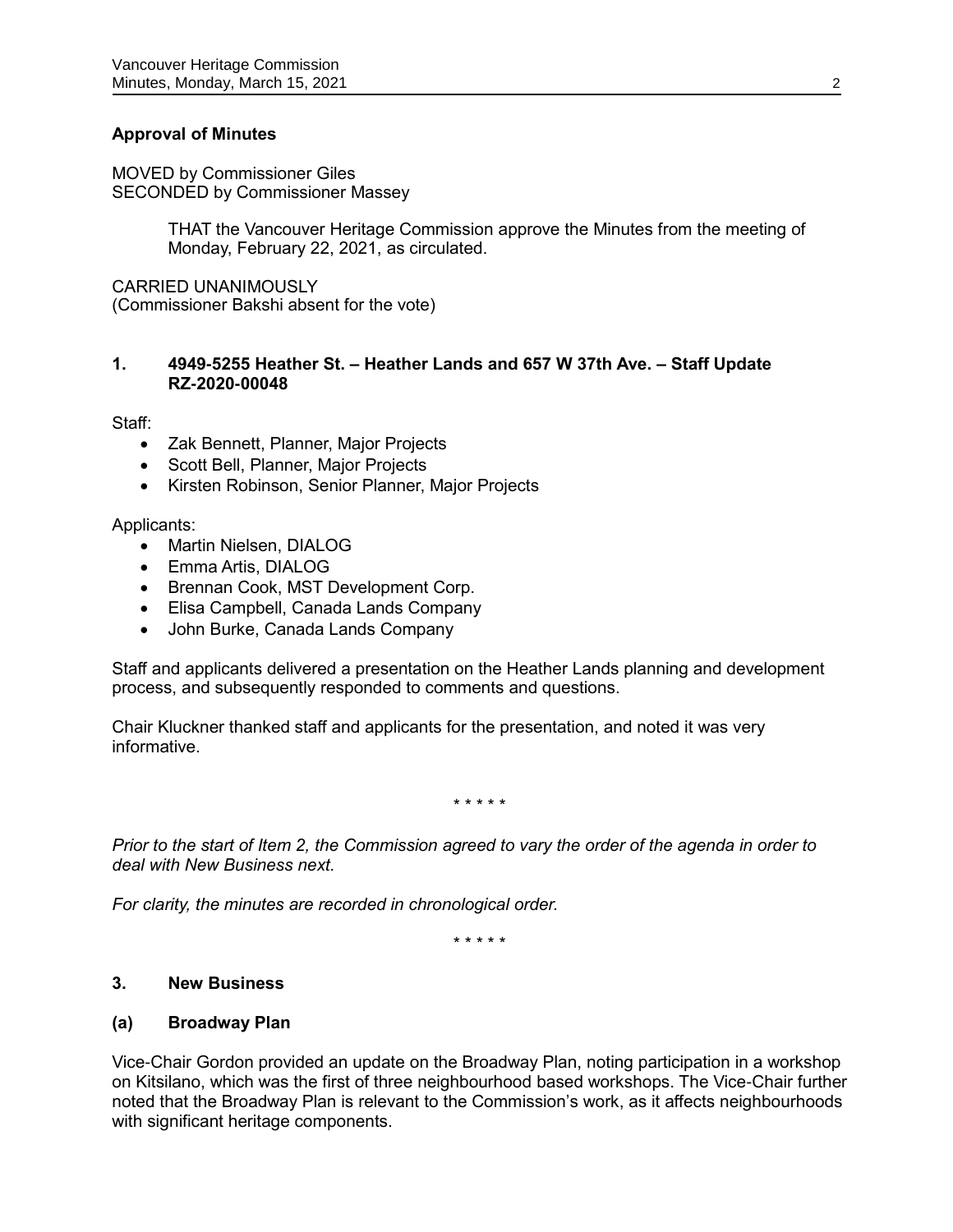# **(b) First Shaughnessy Advisory Design Panel**

Commissioner Massie asked why meetings of the First Shaughnessy Advisory Design Panel have been cancelled. Staff responded that there have been no scheduled applications for the Panel.

## **(c) 26 East Hastings Street**

Chair Kluckner asked staff to verify the status of 26 East Hastings Street, the former location of the Only Restaurant and the Loggers Social Club, in light of recent rumours that the building might be planned for demolition.

## **2. 534-550 Cambie St. – RZ-2020-00066 VHR "C" – potential**

Staff:

- Nick Danford, Rezoning Planner
- Carl Stanford, Development Planner
- Zlatan Jankovic, Senior Heritage Planner

Applicants:

- Dan Cupa, PC Urban
- Mark Thompson, MCMP Architects
- Peter Odegaard, MCMP Architects
- Lauren McCrimmon, MCMP Architects
- Don Luxton, Donald Luxton & Associates, Inc.
- Alyssa Semczyszyn, Prospect & Refuge Landscape Architects
- Cam Cathcart, Vancouver Remembrance Day Committee & Friends of Victory Square

Staff and applicants delivered a presentation on a rezoning application for the Cleland Kent Building, and subsequently responded to questions and comments.

Chair Gordon thanked staff and applicants for the presentation.

MOVED by Commissioner Massie SECONDED by Commissioner Shen

> WHEREAS the Vancouver Heritage Commission, having reviewed a Statement of Significance for the Cleland Kent Building at 534 Cambie Street, has endorsed its inclusion in the Vancouver Heritage Register as a Class 'C' building.

THEREFORE BE IT RESOLVED THAT the Vancouver Heritage Commission supports the office development proposed at 550 Cambie Street as documented in the application materials dated March 2021 with the attention to the following:

- 1. the building's street and lane-facing facades (including a portion of the rear lanefacing façade) be retained and incorporated into the proposed office development at 550 Cambie Street;
- 2. the proposed office development retain and restore the character-defining elements of the three exterior facades facing Cambie Street and the lanes,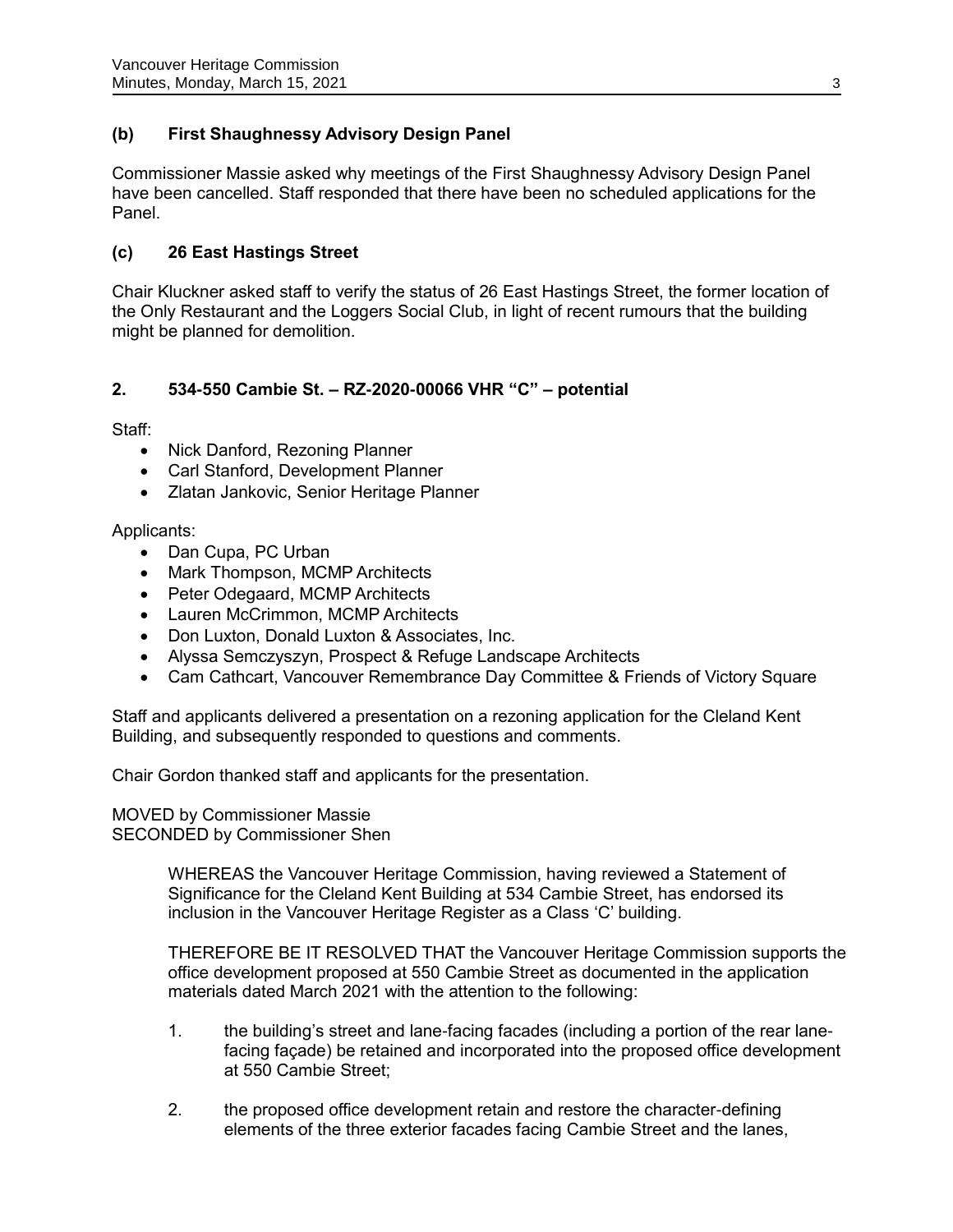including:

- the masonry exterior walls facing the lanes and Cambie Street, which will include raked cored face brick, soldier coursed brick lintels, and sloped brick sills and rowlock brick face band between window sills;
- the original window openings;
- the raised pediment and metal cornice with partial return;
- the formal street façade (facing Cambie Street) with entry just slightly above grade;
- 3. there be further design development of the ground floor of the development including the consideration of additional entrances to the building, patios, and alternatives to the curtain wall treatment, and of the laneway façades, including how they would be animated and entice people to use the laneway, in consultation with Engineering Services and Heritage staff;
- 4. the proposed office development retains the existing massing and street presence of the building and will provide a meaningful focal point for the project by doing the following:
	- the office building is de-coupled from the heritage building by pushing the first two floors behind the Cleland-Kent building façade, resulting in full floor 'reveals';
	- the entire massing of the office building above is lifted across the entirety of the front façade, giving the heritage building priority in the building's presentation to the streetscape;
	- the original symmetrical entryway to the Cleland Kent building is restored along the Cambie Street Elevation;
- 5. the Vancouver Heritage Commission supports the Heritage Conservation Plan prepared by Donald Luxton and Associates (dated January 2021) including:
	- retaining the historic front, side (laneway), and one bay of the rear (east) elevations of the Cleland-Kent Engraving Company;
	- reinstating the symmetrical configuration of the front façade along Cambie Street based on archival documentation;
	- salvaging any surviving original interior structural wood elements, and repurposing where possible;
	- preserving all surviving, original exterior character-defining elements, and repairing in-kind as required
	- restoring missing and/or heavily deteriorated character-defining elements to match original;